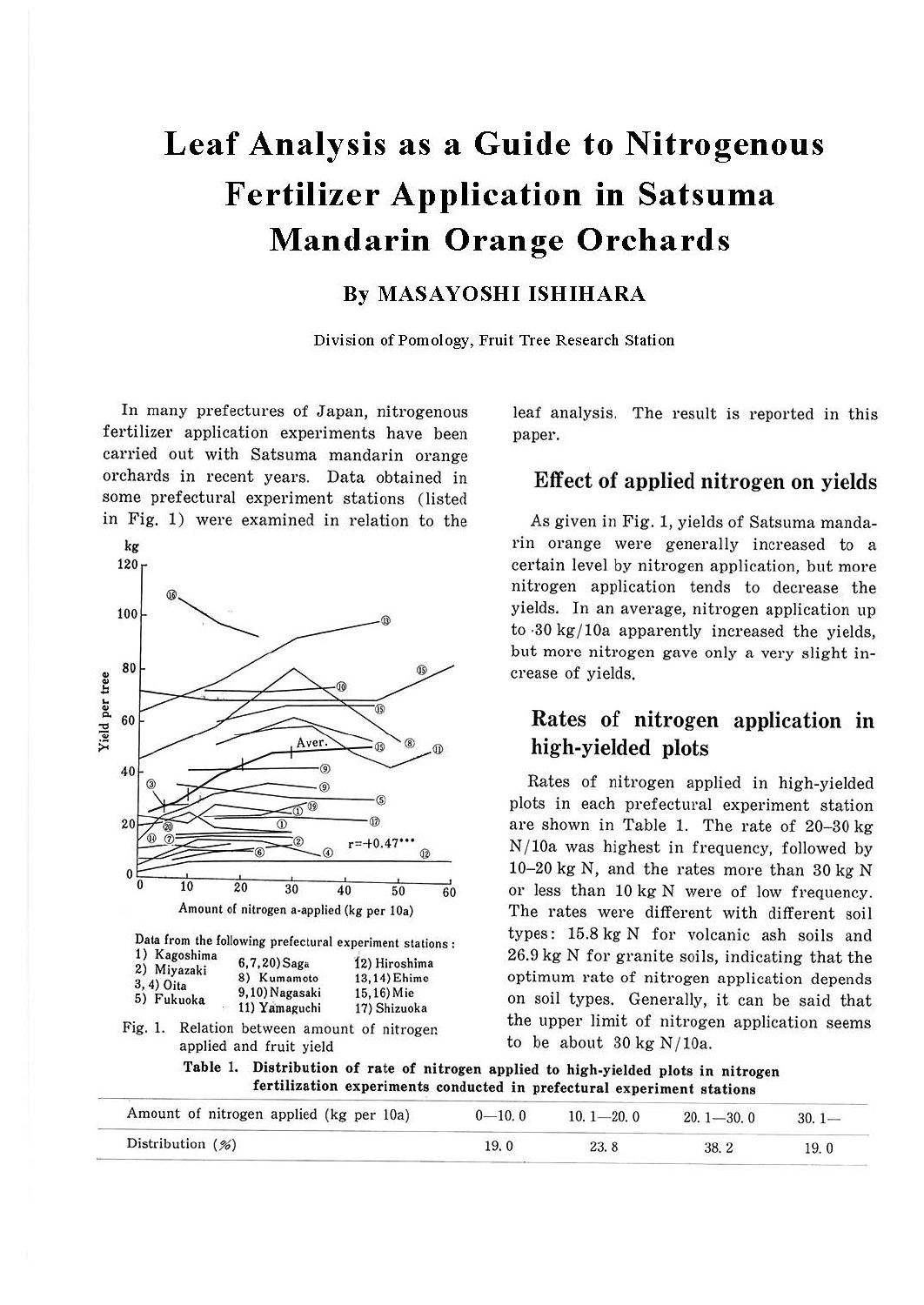## **Effect** of applied nitrogen on N **content o'f leaves**

Relationship between rates of nitrogen application and N 'content of leaves (the lowest content at about 'September in recent 5 years) determined in each experimental orchard is given in Fig. 2, which shows a highly signifi-



Fig. 2. Relation between amount of nitrogen applied and N content of leaves of Satsuma mandarin orange

cant correlation,  $r=+0.56$ .\*\* In an average, N content of leaves was increased apparently by nitrogen application when N content of leaves was lower than approximately 3% (grown without nitrogen applied or with low rates of application) whereas no appreciable increase occurred when N content of leaves was higher than 3%.

# **N content of leaves and yield response to nitrogen applied**

Yield response to nitrogen application was determined by expressing the yields of highest yielded plots in percentage of yields of the plots without or with small amount of nitrogen



applied, taken the latter as 100, as shown in Fig. 3. Yield response was remarkable when N content of leaves was lower than 2.5% or even 2.51-2.70%, but it was very small with trees showing N content higher than 2.71%. It was observed in another study, that yields tended to decrease when N content of leaves increased more than 3.3%. Therefore, the optimum N content of leaves for obtaining higher yields is considered to be approximately  $2.7 - 3.3\%$ .

# **Relationship between N content of leaves and fruit quality**

For N content of leaves, the lowest value obtained in 5 years was used, and the fruit quality was an average of 5 years.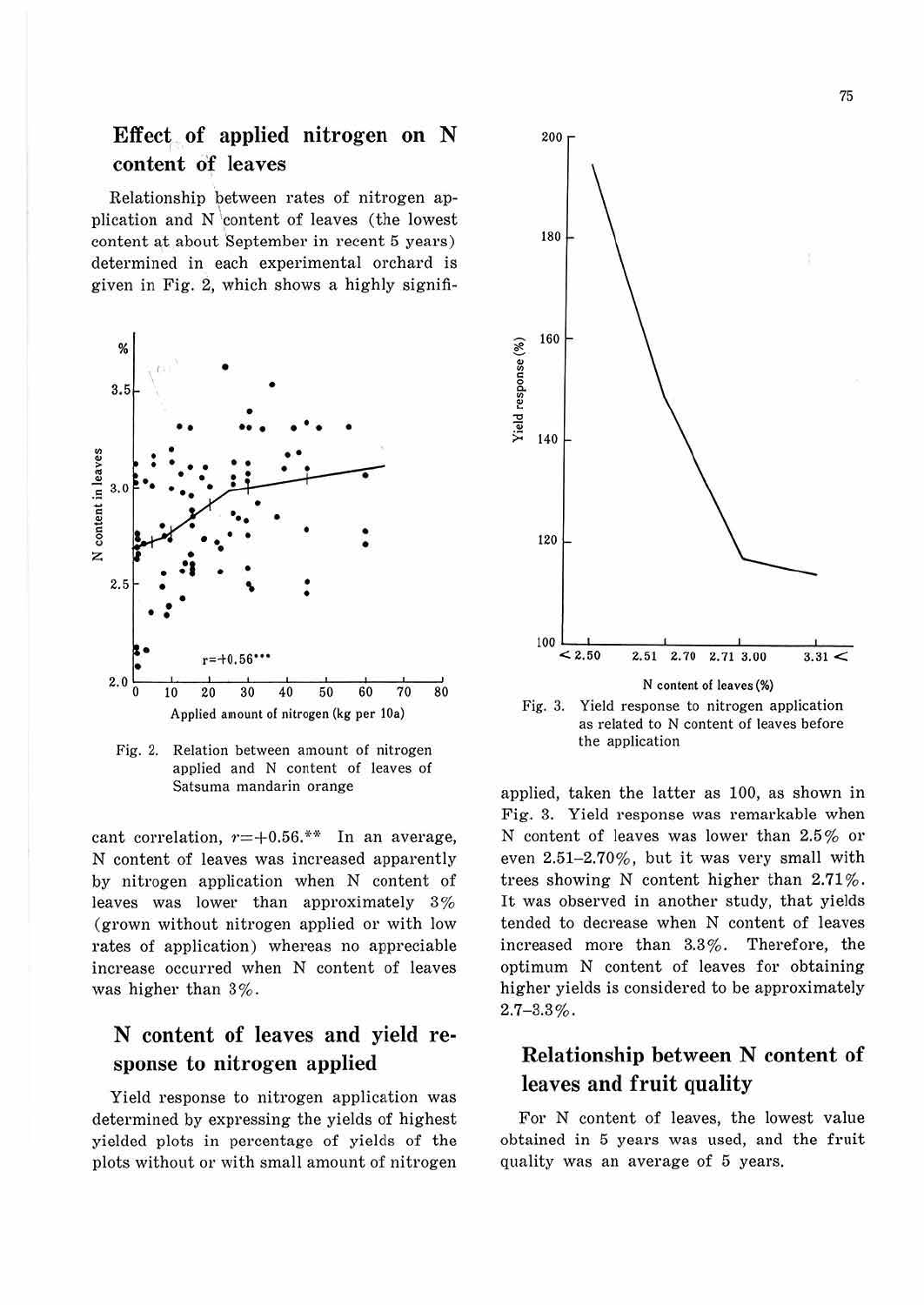



#### 1) Coloring of fruit rind

With the increase of N content of leaves the color development became apparently poor (significant at  $0.1\%$  level), as given in Fig. 4.

#### 2) Rate of fruit rind

As shown in Fig. 5, rate of fruit rind increased (fruit rind became thick) with the increase of N content of leaves (significant at  $0.1\%$  level).

#### 3) Specific gravity of fruit

As shown in Fig. 6, specific gravity of fruit decreased with the increase of N content of leaves up to 3%, but beyond that no more decrease occurred (significant at 0.1% level).



Fig. 5. Relation between N content in leaves and rate of fruit rind

#### 4) Free acid content of fruit juice

As shown in Fig. 7, no definite correlation was found between N content of leaves and free acid content (in terms of citric acid) of fruit juice. However, the tendency was that free acid content was higher with N content lower than 2.5% or higher than 3.2%.

#### 5) Sugar content of fruit juice

No definite relationship was observed between N content of leaves and sugar content of fruit juice, as indicated by total sugars, reading of refractometer, total soluble solid, or Brix values.

#### $6)$  Ratio of sugar/acid in fruit juice

As given in Fig. 8, relation of the ratio to N content of leaves was reverse to that of free acid content. The ratio showed a tendency to be low with N content lower than 2.5% or higher than 3.3%.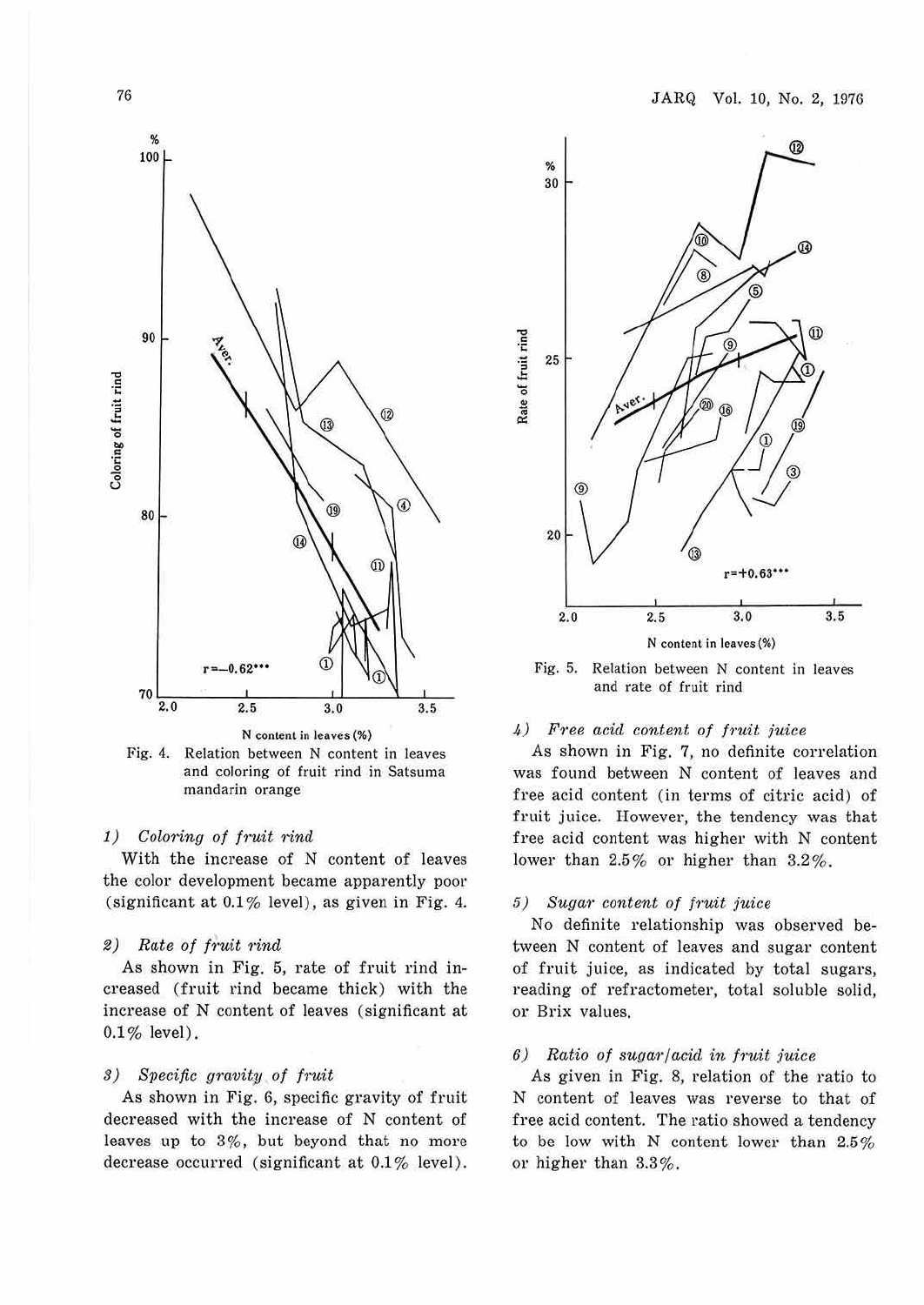

Fig. 6. Relation between N content in leaves and specific gravity of fruit

## **Conclusion**

The results obtained in this study are illustrated in Fig. 9 in a manner similar to the schema of Jones et al. (1968b) and Embleton et al. (1973). By takin into consideration all together the yearly variation of yields and fruit quality, and that lowest values of N content of leaves in 5 years was utilized for this study, it can be concluded tentatively at the present moment that the optimum N content of leaves seems to be about 2.8-3.0%. This value is consistent with the standard content shown by Sato et al. (1952 and 1954) .

Jones et al. (1968a) reported that optimum N content of orange leaves was 2.6%, and in case when the content was higher than 2.7% no nitrogen was applied until the content decreased to 2.6%, whereas in case of N content lower than 2.5 %, the lower the content,



Fig. 7. Relation between N content in leaves and free acid (as citric acid) content in fruit juice

the more fertilization was made. In addition, several other studies on leaf analysis as a guide to fertilization were reported (see references) .

Further problems are (1) nitrogenous fertilizer application experiments are desired to be carried out with different soils separately, and (2) it is desirable to take up leaf analysis study as a guide to determine the rate of nitrogen application in Japan, particularly it is necessary to determine to what extent nitrogen can be saved in the orchards with N content of leaves higher than 3%. Thus the optimum N content of leaves will be de-